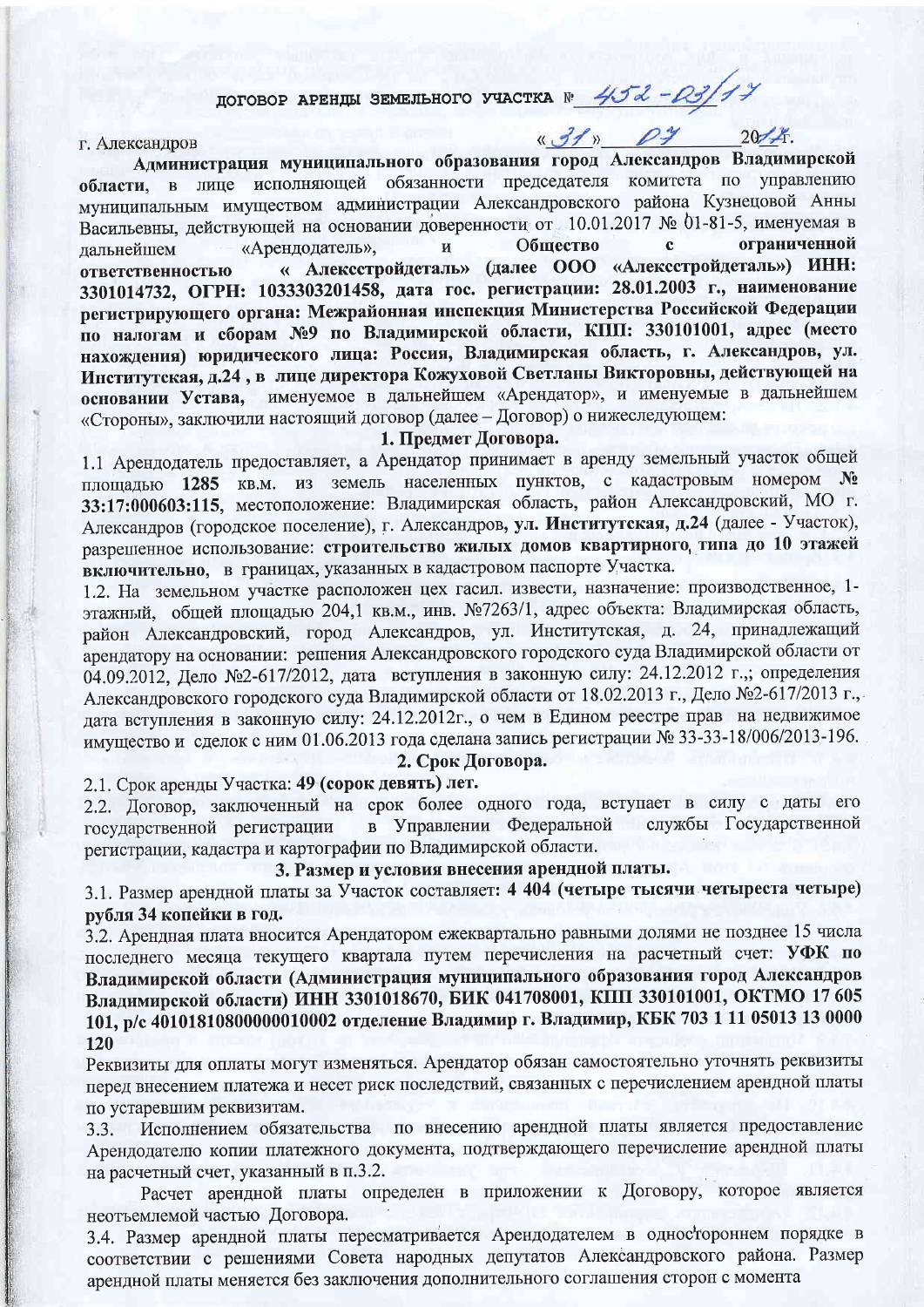вступления в силу соответствующего решения Совета народных депутатов. При этом опубликование соответствующего решения СНД на официальном сайте органа местного самоуправления является надлежащим уведомлением Арендатора об изменении размера арендной платы.

3.5. Размер арендной платы также изменяется без заключения дополнительного соглашения сторон в соответствии с изменением кадастровой стоимости земельного участка в установленном законом порядке.

3.6. Начисление арендной платы производится со дня подписания договора аренды на земельный участок.

# 4. Права и обязанности Сторон.

4.1. Арендолатель имеет право:

4.1.1. Требовать досрочного расторжения Договора при использовании земельного участка не по целевому назначению, а также при использовании способами, приводящими к его порче, при изменении разрешенного использования без предварительного согласия Арендодателя, при невнесении арендной платы более чем за 6 месяцев и нарушения других условий Договора.

4.1.2. На беспрепятственный доступ на территорию арендуемого земельного участка с целью его осмотра на предмет соблюдения условий Договора.

4.1.3. На возмещение убытков, причиненных ухудшением качества Участка и экологической обстановки в результате хозяйственной деятельности арендатора, а также по иным основаниям, предусмотренным законодательством Российской Федерации.

4.2. Арендодатель обязан:

4.2.1. Выполнять в полном объеме все условия Договора.

4.3. Арендатор имеет право:

4.3.1. Использовать Участок на условиях установленных Договором.

4.3.2. С согласия Арендодателя сдавать Участок в субаренду.

4.3.3. С согласия Арендодателя, выраженного в письменной форме, передавать свои права и обязанности по договору третьим лицам при заключении договора на срок не более 5 лет. 4.4. Арендатор обязан:

4.4.1. Выполнять в полном объеме все условия Договора.

4.4.2. Уведомить Арендодателя о произведенных передаче прав и обязанностей по договору или субаренде.

4.4.3. Использовать Участок в соответствии с целевым назначением и разрешенным использованием.

4.4.4. Не предпринимать мер к изменению разрешенного использования земельного участка без предварительного письменного согласия Арендодателя.

4.4.5. В случае изменения разрешенного использования земельного участка незамедлительно сообщить об этом Арендодателю и предоставить кадастровый паспорт земельного участка, подтверждающий произведенные изменения.

4.4.6. Уплачивать в размере и на условиях, установленных договором, арендную плату.

4.4.7. Обеспечить Арендодателю (его законным представителям), представителям органов государственного земельного контроля доступ на Участок по их требованию.

4.4.8. После подписания Договора и изменений к нему произвести его (их) государственную регистрацию в Управлении Федеральной службы государственной регистрации, кадастра и картографии по Владимирской области.

4.4.9. Письменно сообщить Арендодателю не позднее, чем за 3 (три) месяца о предстоящем освобождении Участка как в связи с окончанием срока действия Договора, так и при досрочном его освобождении.

Ap

4.

p  $\overline{\Pi}$ 

4.

 $\mathbf{H}$ 

 $\overline{4}$ 

 $\overline{P}$ 

5

 $3i$ 

5

A

 $\mathbf K$ 

5

 $\mathbf{o}$ 

 $\epsilon$ 

 $\epsilon$ 

 $\epsilon$ 

4.4.10. Не допускать действий, приводящих к ухудшению экологической обстановки на арендуемом земельном участке и прилегающих к нему территориях, а также выполнять работы по благоустройству территории.

4.4.11. Письменно в десятидневный срок уведомить Арендодателя об изменении своих реквизитов.

4.4.12. Осуществлять мероприятия по охране земель, лесов, водных объектов и других природных ресурсов, в том числе меры пожарной безопасности.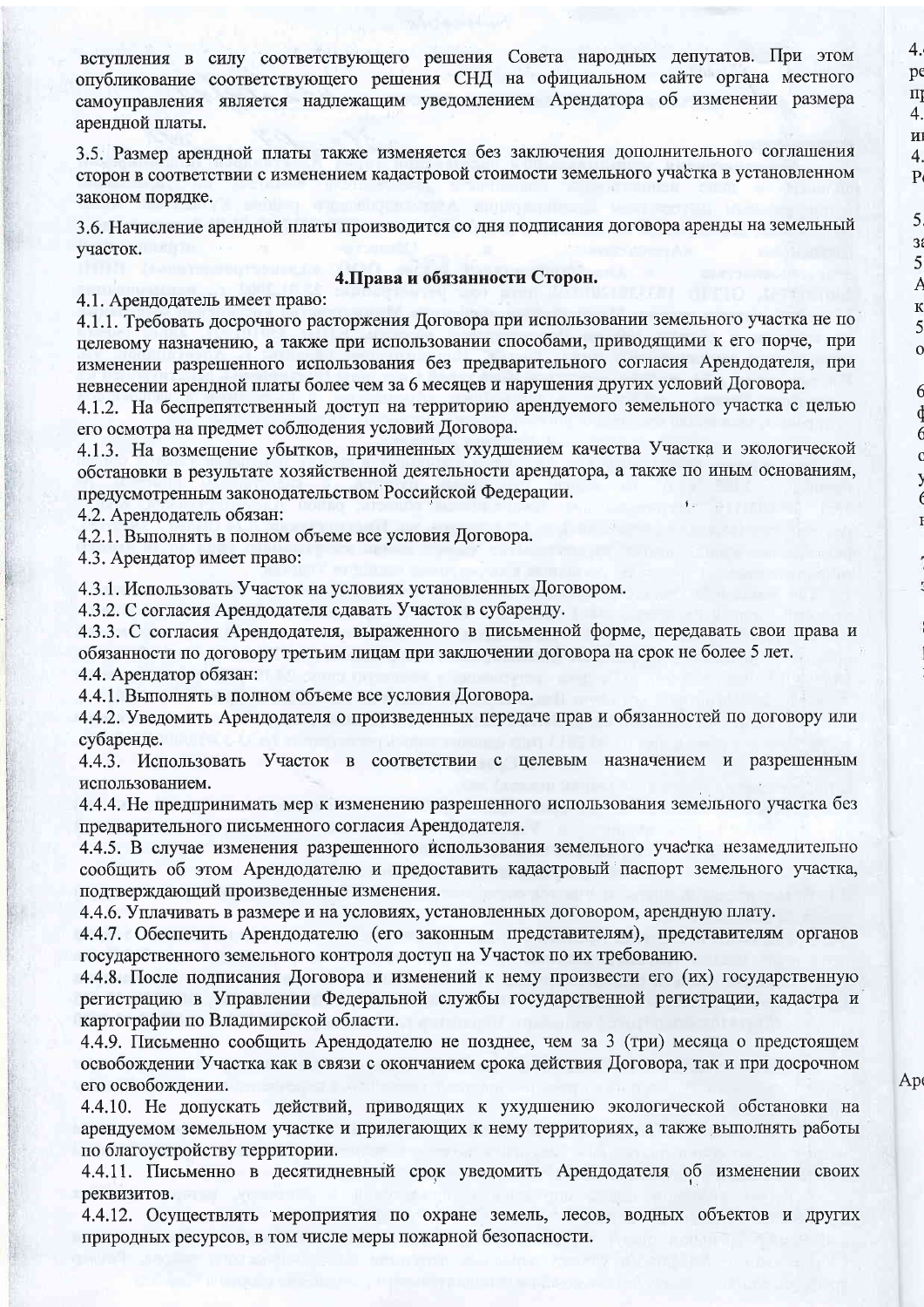4.4.13. Соблюдать при использовании земельных участков требования градостроительных регламентов, строительных, экологических, санитарно-гигиенических, противопожарных и иных правил, нормативов.

4.4.14. Не допускать загрязнение, истощение, деградацию, порчу, уничтожение земель и почв и иное негативное воздействие на земли и почвы.

4.5. Стороны имеют иные права и несут иные обязанности, установленные законодательством Российской Федерации.

лй

10

DИ

DИ

Ю

DЙ

v,

И

И

VI

3

Ć

3

 $_{OM}$ 

īЮ

pa

RN  $\overline{\text{M}}$ 

#### Ответственность сторон. 5.

За нарушение условий Договора Стороны несут ответственность, предусмотренную  $5.1.$ законодательством Российской Федерации.

За нарушение срока внесения арендной платы по Договору Арендатор выплачивает 5.2. Арендодателю пени из расчета 0,07 % от размера невнесенной арендной платы за каждый календарный день просрочки. Пени перечисляются в порядке, предусмотренном п.3.2.

Ответственность Сторон за нарушение обязательств по Договору, вызванных действием 5.3. обстоятельств непреодолимой силы, регулируется законодательством Российской Федерации.

# 6. Изменение, расторжение и прекращение Договора.

6.1. Все изменения и (или) дополнения к Договору оформляются Сторонами в письменной форме.

6.2. Договор может быть расторгнут по требованию Арендодателя по решению суда на основании и в порядке, установленном гражданским законодательством, а также в случаях, указанных в пункте 4.1.1.

6.3. При прекращении Договора Арендатор обязан вернуть Арендодателю Участок в надлежащем состоянии с подписанием акта приема-передачи.

# 7. Рассмотрение и урегулирование споров.

7.1. Все споры между Сторонами, возникающие по Договору, разрешаются в соответствии с законодательством Российской Федерации.

# 8. Особые условия договора.

8.1. Договора субаренды и переуступки земельного участка подлежат государственной регистрации в Управлении Федеральной службы государственной регистрации, кадастра и картографии по Владимирской области и направляются Арендодателю для последующего учета.

8.2. Срок действия договора субаренды не может превышать срок действия Договора.

8.3. При досрочном расторжении Договора аренды договор субаренды земельного участка прекращается свое действие.

8.4. Расходы по государственной регистрации Договора аренды, а также изменений и дополнений к нему возлагаются на Арендатора.

8.5. Договор составлен в 3 (трех) экземплярах, имеющих одинаковую юридическую силу, из которых по одному экземпляру хранится у Сторон, один экземпляр передается в Управление Федеральной службы государственной регистрации, кадастра и картографии по Владимирской области.

### 9. Реквизиты сторон.

**BH-RS NS 1981** 

\* RNDOG

Арендодатель: Администрация муниципального образования город Александров Владимирской области

601600 Владимирская область, г. Александров, ул. Красной Молодежи, д.7

ответственностью «Алексстройдеталь» Арендатор: Общество с ограниченной адрес (место нахождения) юридического лица: Россия, Владимирская область, г. Александров, ул. Институтская, д.24

|               | 11. ПОДПИСИ СТОРОВ.                                          |                |                                           |
|---------------|--------------------------------------------------------------|----------------|-------------------------------------------|
| Арендодатель: |                                                              | А.В. Кузнецова |                                           |
| Арендатор:    | подпись)<br>(подпись)                                        | С.В. Кожухова  | <b>WAMEND.</b><br>«"Алексстров<br>gemany" |
|               | Приложения к Договору, являющиеся его неотъемлемыми частями. |                |                                           |

- 1. Акт приема-передачи.
- 2. Расчет арендной платы.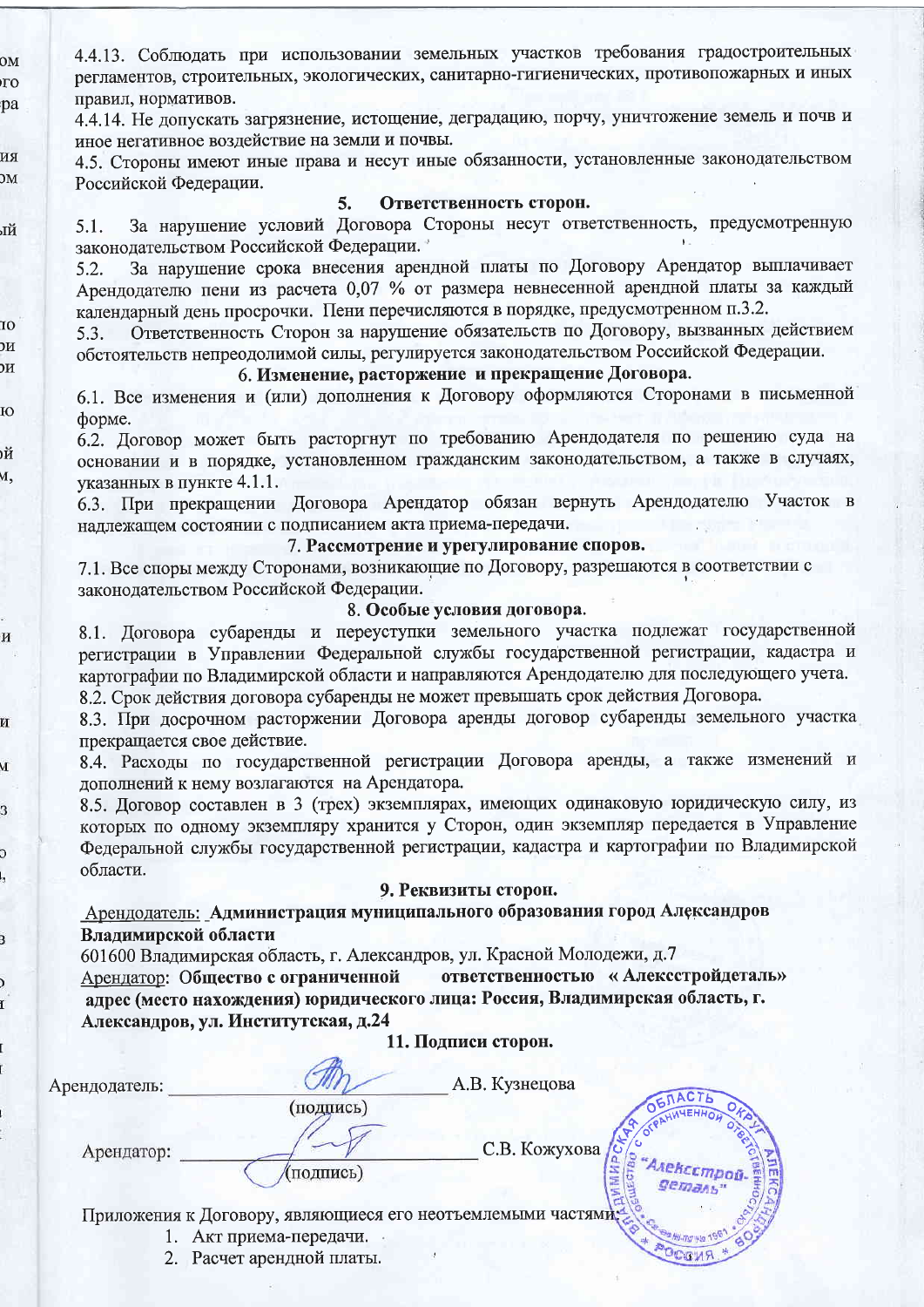Приложение № 1  $\kappa$  договору аренды  $N_e$  452-03/14<br>or  $\frac{91}{24}$  2014

# **АКТ ПРИЕМА-ПЕРЕДАЧИ**

г. Александров

« 31» 04 2017

Настоящий акт составлен в том, что на основании договора аренды от « ЗА 20 19 г. № 452 - 03/17 Арендодатель предоставляет, а Арендатор принимает в  $\rho$ y аренду земельный участок общей площадью 1285 кв.м. из земель населенных пунктов, с кадастровым номером № 33:17:000603:115, местоположение: Владимирская область, район Александровский, МО г. Александров (городское поселение), г. Александров, ул. Институтская, д.24 (далее - Участок), разрешенное использование: строительство жилых домов квартирного типа до 10 этажей включительно, в границах, указанных в кадастровом паспорте Участка.

В момент передачи земельный участок находится в удовлетворительном состоянии. является пригодным для использования его по назначению в соответствии с договором аренды.

Земельный участок передал: Арендодатель

А.В. Кузнецова

Земельный участок принял: Арендатор

С.В. Кожухова

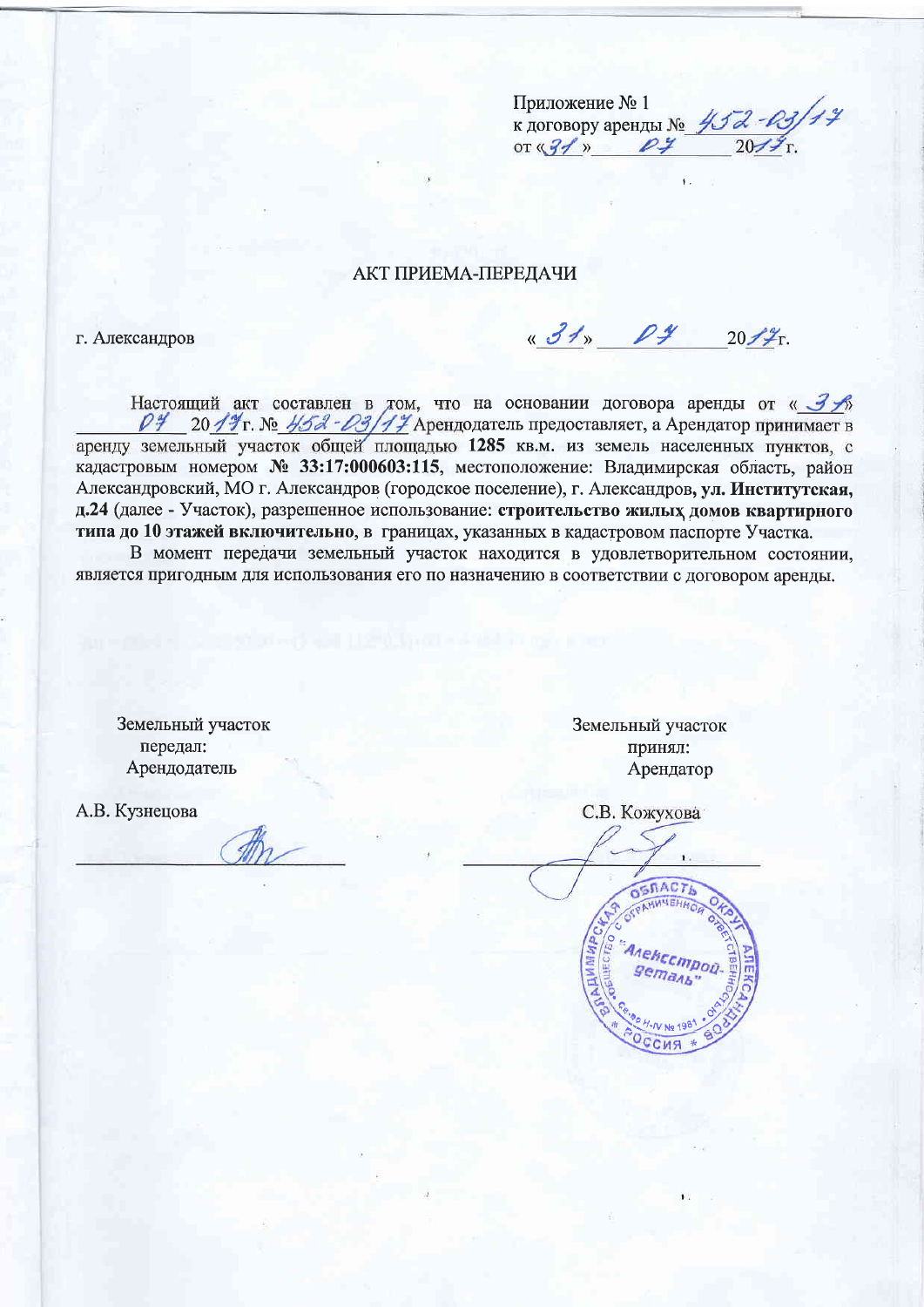Приложение № 2 к договору аренды № 452-03/14

**PACYET АРЕНДНОЙ ПЛАТЫ** 

Арендатор ООО «Алексстройдеталь»

Местоположение: Владимирская область, район Александровский, МО г. Александров (городское поселение), г. Александров, ул. Институтская, д.24

Кадастровая стоимость земельного участка Кс=1468112,5 рублей 1. Ставка от кадастровой стоимости земельного участка, учитывающий вид функционального использования земель Сф =0,3%

 $An = (Kc \times C\phi \times YH)/100 = (1\ 468\ 112*0,3)100 = 4\ 404,34 \text{ py6}$ . B rog

Арендодатель:

Арендатор:

А.В. Кузнецова

С.В. Кожухова

**OBNAC**